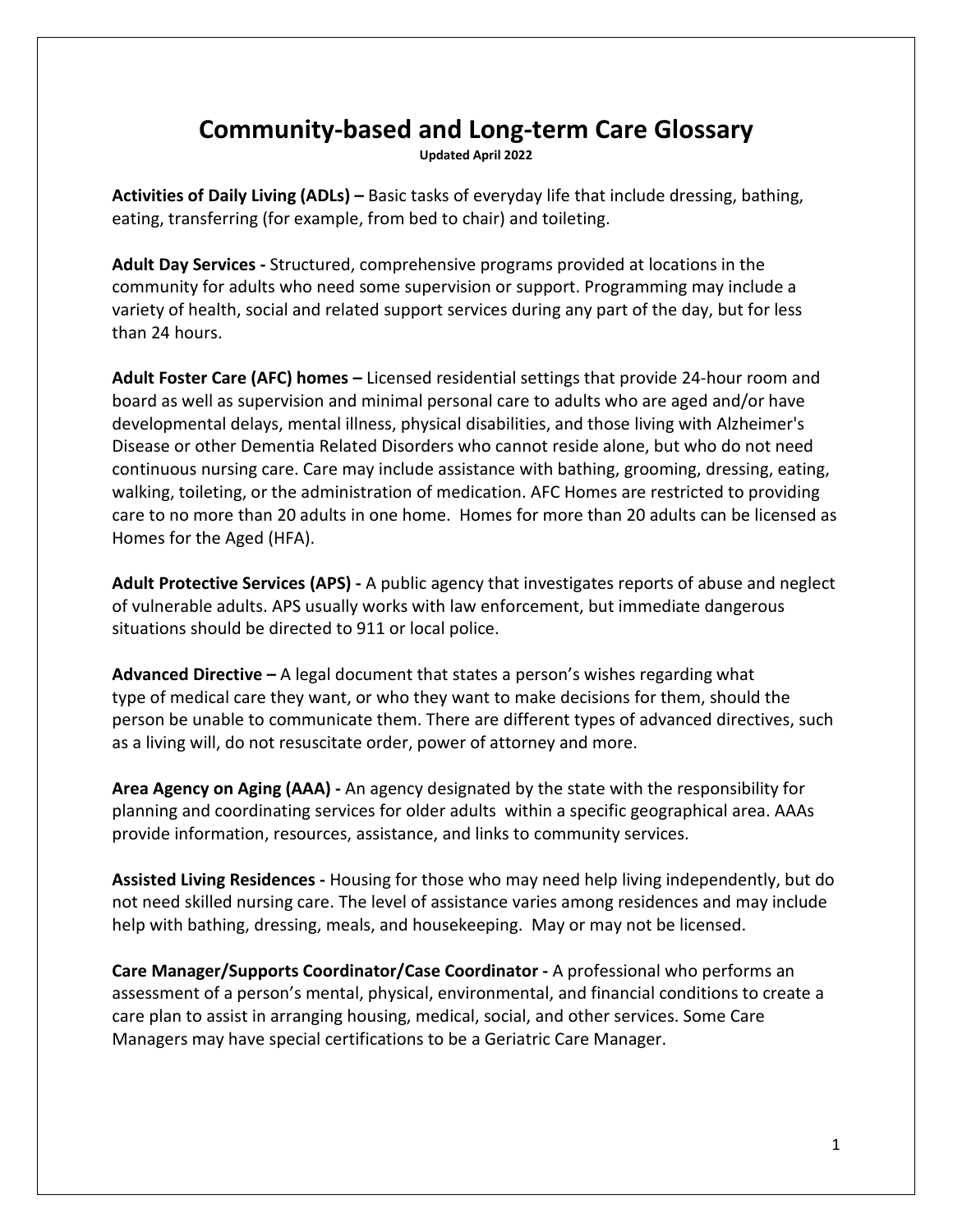**Congregate Dining Sites (also called Senior Dining Sites) -** Balanced, nutritious meals served at community locations for those ages 60 and over and their spouses (spouse may be under 60). Nutrition education and other program options are frequently available.

**Conservator -** A person appointed by a court to handle someone's affairs when that person cannot handle it themselves. A conservator usually handles only financial affairs.

**Continuing Care Retirement Communities (CCRC) -** Also known as Life Plan Communities. Housing that offers a variety of living options and services, including independent living, assisted living and skilled care, often all on the same campus, and designed to meet a person's changing needs.

**Creating Confident Caregivers**®**/SAVVY Caregivers** is a six-week educational series for caregivers of persons living with dementia. Designed to improve confidence of those people taking care of someone at home living with dementia or Alzheimer's, content focuses on understanding the disease, caregiver self-care and providing structure and support for the person living with dementia. Respite care is provided.

**Developing Dementia Dexterity-** An educational webinar series designed to support a positive caregiving environment for persons living with dementia. Content also includes strategies on how to redirect challenging behavior.

**Discharge Planner -** A professional who assists patients and their families in developing a plan of care for a patient following a hospital or nursing home stay.

**Do Not Resuscitate (DNR) order** – This is a type of advance directive (see above). It is an order written by a doctor to fulfill a patient's expressed medical care wishes to not do CPR or other life saving measures only if the patient stops breathing or their heart stops beating.

**Durable Power of Attorney for Finances (DPOA – finances) -** This is a type of advance directive (see above). A legal document that allows a person to give authority to someone else to make financial decisions on his or her behalf. The designation "durable" means that it will activate if the person becomes unable to manage their own financial affairs. General power of attorney (see definition below) is active until a person becomes unable to manage their own financial affairs. A DPOA's responsibilities end at the time of the death of an individual while an executor's responsibilities begin after the death of the individual.

**Durable Power of Attorney for Medical (Medical POA or sometimes referred to as Health POA)-** This is a type of advance directive (see above). A legal document that allows a person to give authority, once activated, to someone else (Patient Advocate or Agent) to make medical decisions on their behalf. The designation "durable" means that it will activate if the person becomes unable to manage their own medical affairs. General power of attorney (see definition below) is active until a person becomes unable to manage their own financial affairs. A durable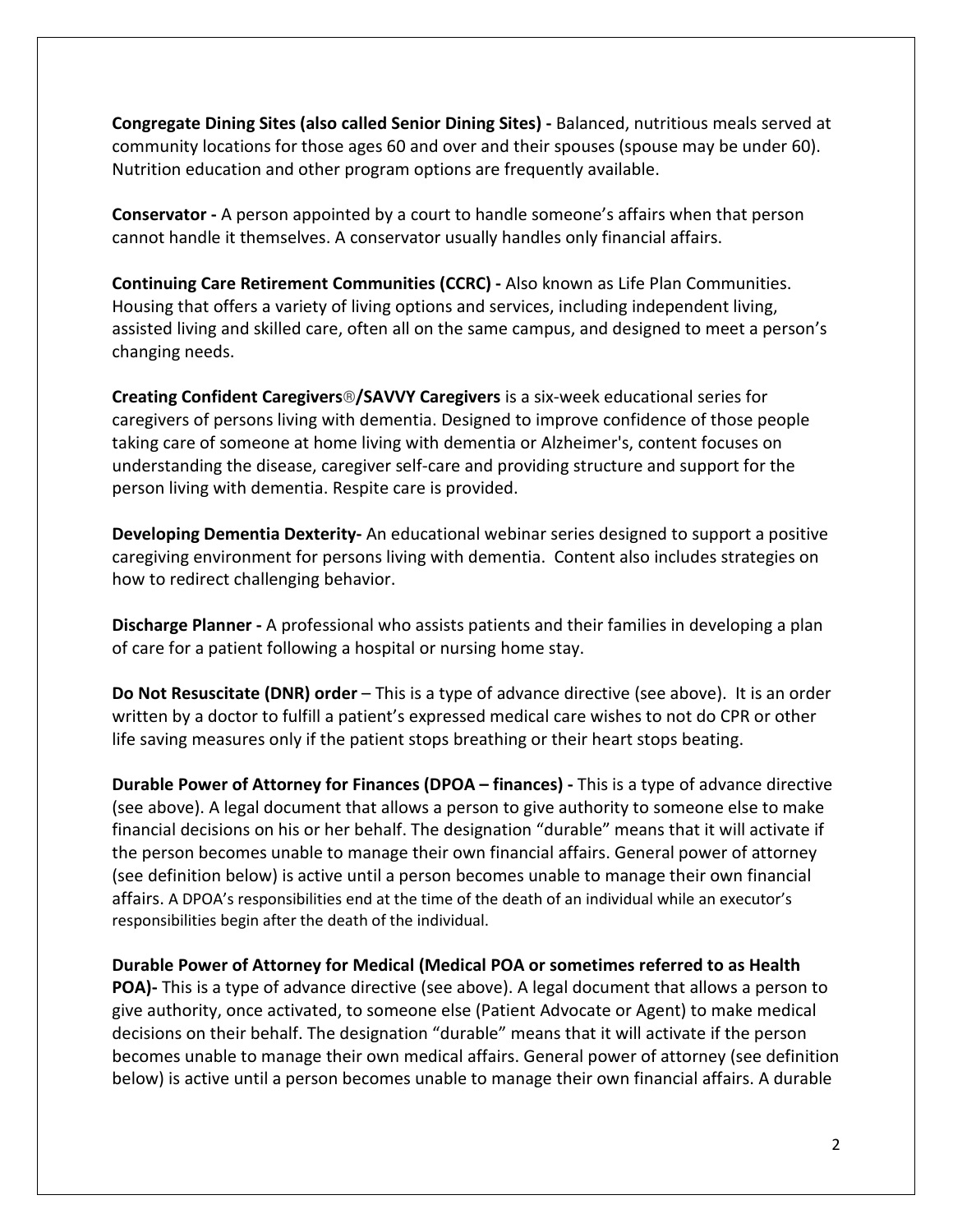power of attorney's responsibilities end at the time of the death of an individual while an executor's responsibilities begin after the death of the individual.

**Executor –** A person designated to carry out instructions to manage the affairs and wishes of a deceased person's estate. An executor's responsibilities begin after the death of the individual. A general power of attorney's responsibilities end when the individual is unable to make their own decisions. A durable power of attorney's responsibilities end at the time of the death of an individual.

**Extra Help -** An assistance program for people with limited income who need help paying premiums, deductibles, and co-insurance of Medicare Part D prescription drug coverage.

**Family and Medical Leave Act (FMLA) -** A law that requires qualifying employers to allow eligible employees up to 12-weeks of unpaid time off for illness, having or adopting a baby, or caring for an ill family member. Eligible employees are guaranteed their job, or an equivalent, upon return.

**Family/Informal Caregiver -** Anyone who provides unpaid assistance to another person who is ill, disabled or needs help with daily activities.

**General Power of Attorney (Financial or Medical) -** A legal document that allows a person to give authority to someone else (Patient Advocate or Agent) to make medical or financial decisions on their behalf. General power of attorney is active until a person becomes unable to manage their own affairs. A durable power of attorney's responsibilities end at the time of the death of an individual while an executor's responsibilities begin after the death of the individual.

**Guardian -** A person appointed by the court who is responsible for the care and management of another person who has been determined to be incapable of making decisions for themselves.

**Health Care Directive –** See Advanced Directive definition.

**Health Insurance Portability and Accountability Act (HIPAA) -** A federal law that gives individuals rights over their health information and sets rules and limits on who can look at and receive their health information. It also permits the release of personal health information needed for patient care.

**Home-Delivered Meals -** Regular delivery of nutritious meals to seniors and adults with disabilities in their homes who are unable to prepare food for themselves. The volunteer delivery also serves as a well-check to the client or brief social interaction. Meals on Wheels (MOW) is an example of Home Delivered Meals.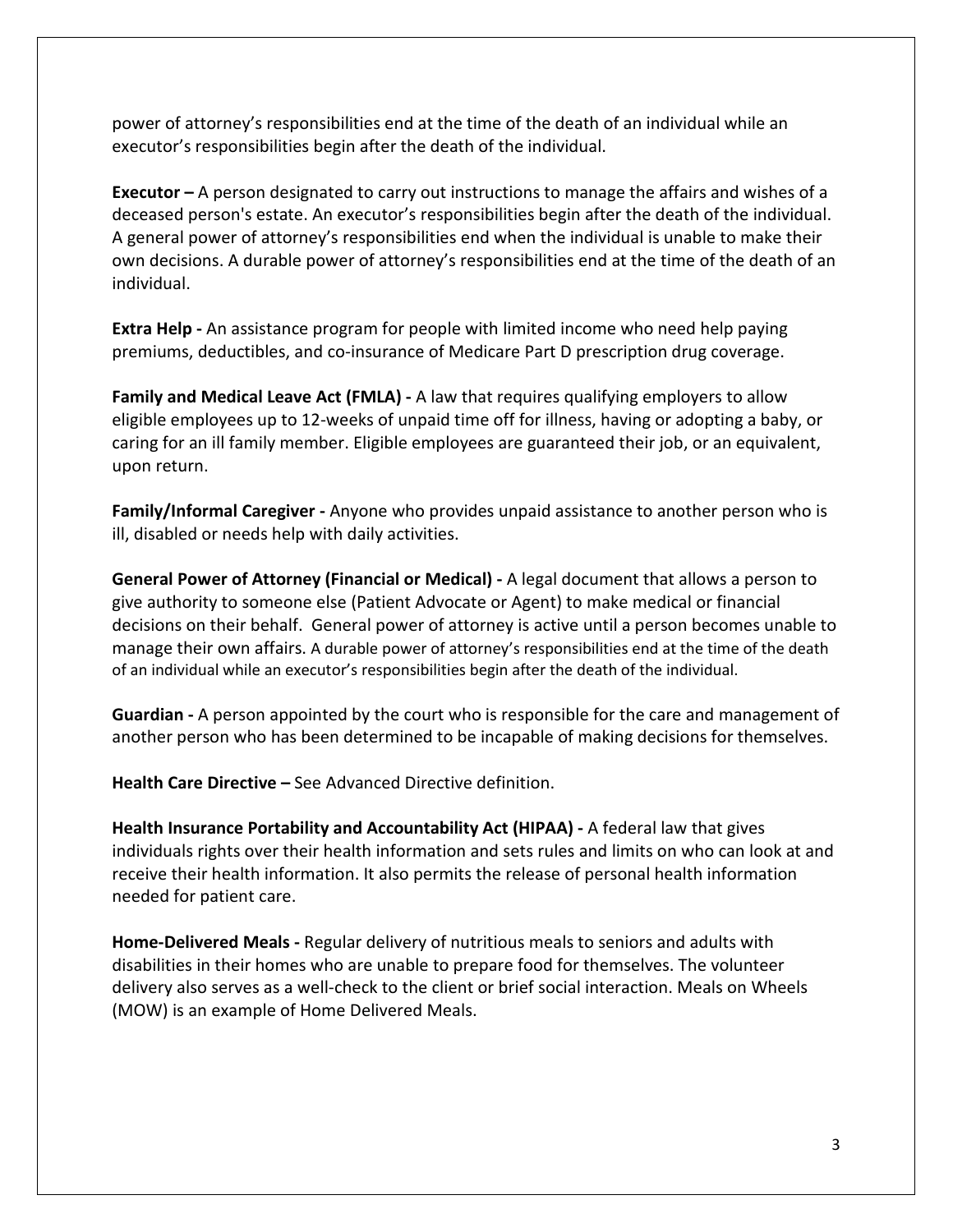**Home for the Aged (HFA) -** Licensed residential setting that provides 24-hour personal care and supervision for individuals 55 years of age or older who are developmentally disabled, mentally ill, physically handicapped, aged and those with Alzheimer's Disease or other Dementia Related Disorders who cannot live alone but who do not need continuous nursing care. Care may include assistance with bathing, grooming, dressing, eating, walking, toileting, or the administration of medication. HFAs are restricted to providing care to 21 or more unrelated, non-transient individuals 60 years of age or older. Homes for 20 or less adults are licensed as Adult Foster Care (AFC) homes.

**Home Health Agency (HHA) -** An agency often certified by Medicare to provide health-related services in the home, such as nursing, occupational, speech or physical therapy, social work, or personal care.

**Home Health Care -** A wide range of health care services provided in the home. Home care services are either non-medical or skilled.

**Non-Medical Care -** includes services such as companionship, housekeeping, meal preparation, transportation, shopping, as well as assistance with activities of daily living (ADL) – bathing, eating, toileting, dressing and other personal care tasks. Non-medical care is typically provided by either a homemaker or a home health aide. Home health aides may or may not be Certified Nurse Aides (CNAs). Non-medical care is not covered by Medicare.

**Medical Care/Skilled Care –** Nursing and rehabilitative care that can be performed only by, or under the supervision of, licensed medical personnel. This care must be ordered by a physician and must follow a plan of care. Dispensing medication, wound care, and physical or speech therapy all fall under the umbrella of medical home care services and require a prescription from a doctor.

**Home Health Aide -** An individual who helps with bathing, dressing, grooming, meals, and light housekeeping. Home health aides may or may not be Certified Nurse Aides (CNAs).

**Home Help Services -** a Medicaid program that provides funding for eligible individuals to hire home health aide to assist them with their daily activities. It is designed to support individuals who wish to live independently in their home rather than live in an adult foster care home, home for the aged or nursing facility.

**Homemaker Services -** A service that aids with general household activities, such as meal preparation, cleaning, laundry, and shopping.

**Hospice Care -** Professionally coordinated support services, including pain and symptom management, social services, and emotional and spiritual support for terminally ill people and their families. The care is provided at home and in other settings.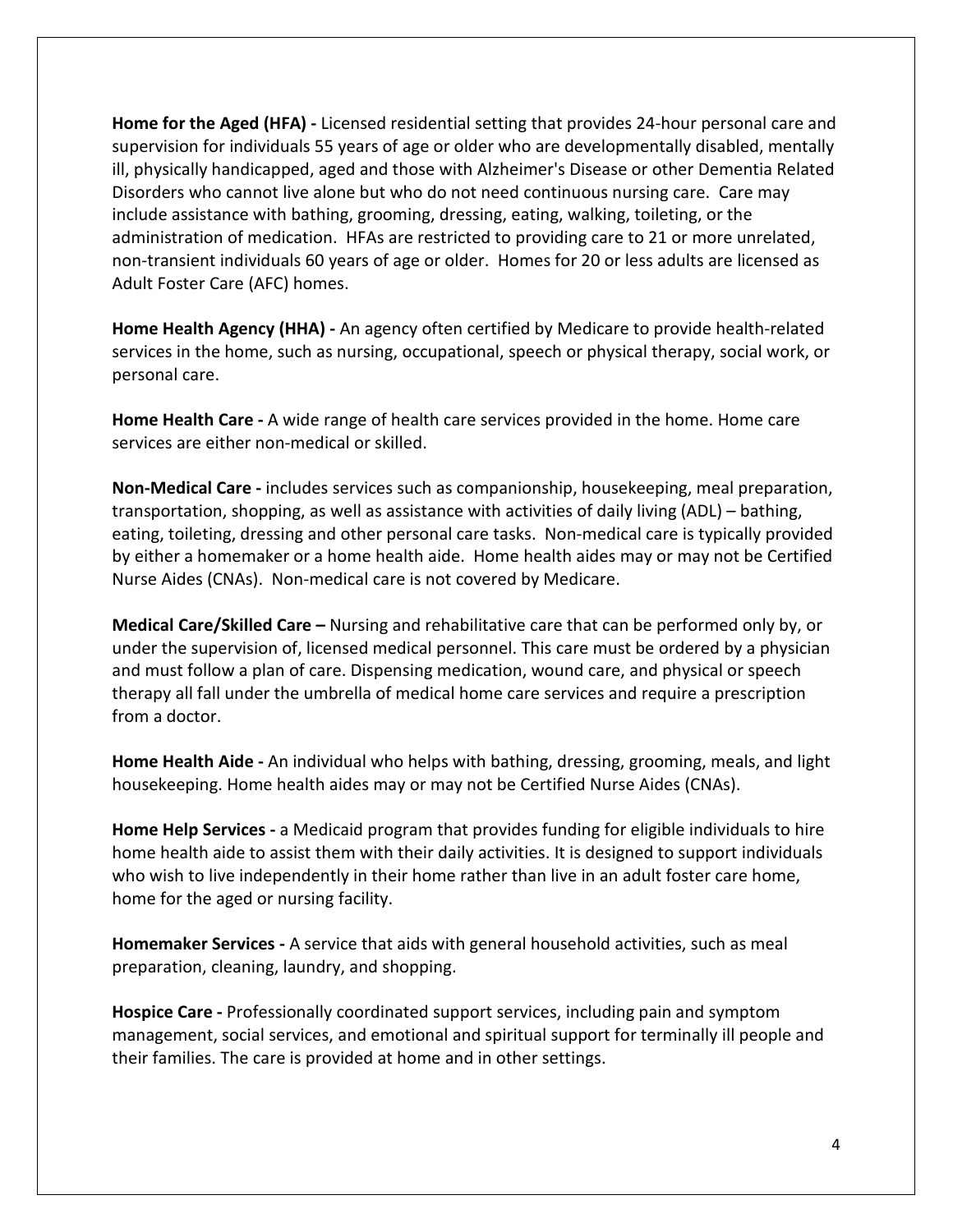**Instrumental Activities of Daily Living (IADL) -** Basic tasks of everyday life that include managing money, shopping, telephone use, travel in the community, housekeeping, preparing meals and taking medications correctly.

**[Kinship Care/Respite Program](https://www.tcoa.org/wp-content/uploads/2017/01/Kinship-Care-Brochure-Jan-2017.pdf) -** Provides rest and relief for non-parent older adult (55+) who is raising a child 18 years or younger. The program can help pay for activities such as day care, sports camps, summer classes, and extracurricular activities.

**Living Will -** This is a type of advance directive (see above). A document that communicates a person's wishes about lifesaving medical treatments, should they be in a terminal condition and not able to communicate their health care wishes. A living will has no power after death. This not a legally binding document in Michigan.

**Long-Term Care -** A variety of supports and services provided over an extended period of time to people who need help to perform activities of daily living because of physical and/or cognitive needs. Care may include rehabilitative therapies, skilled nursing, and palliative care, as well as supervision and a wide range of supportive personal care and social services. It may also include training to help adjust to changes in health status or mobility. Long-Term Care can occur in the home (community) or in nursing facilities.

**Long-Term Care Insurance -** Insurance that can pay part of the cost of care received in the home, assisted living residences, nursing home care and other designated services, depending on the policy purchased.

**Long-Term Care Ombudsman -** A person who investigates and resolves complaints on behalf of residents of nursing homes and other long-term care facilities.

**Long-Term Supports and Services (LTSS) –** See Long-Term Care definition.

**Meals on Wheels (MOW) –** MOW offers several meal program options. Each of these options offers healthy, well balanced, flavorful meals that provide 1/3 of the daily nutritional needs of older adults.

**Medicaid -** The federal- and state-funded health and long-term care program for people with limited income and assets. It is administered by the states within federal guidelines so eligibility and coverage may differ from state to state. For long-term care services, states have additional eligibility rules.

**Medicaid Waiver Program (also known as Project Choices or MI Choice) -** an alternative to nursing home care. A nurse and social worker team assists eligible individuals, with their families and friends, to design a plan of care. Coordinating and providing key services, while respecting each individual's right to choose their own options, offers clients the opportunity to remain at home or live in the setting of their choice. Tri-County Office on Aging provides this program for Clinton, Eaton, and Ingham counties.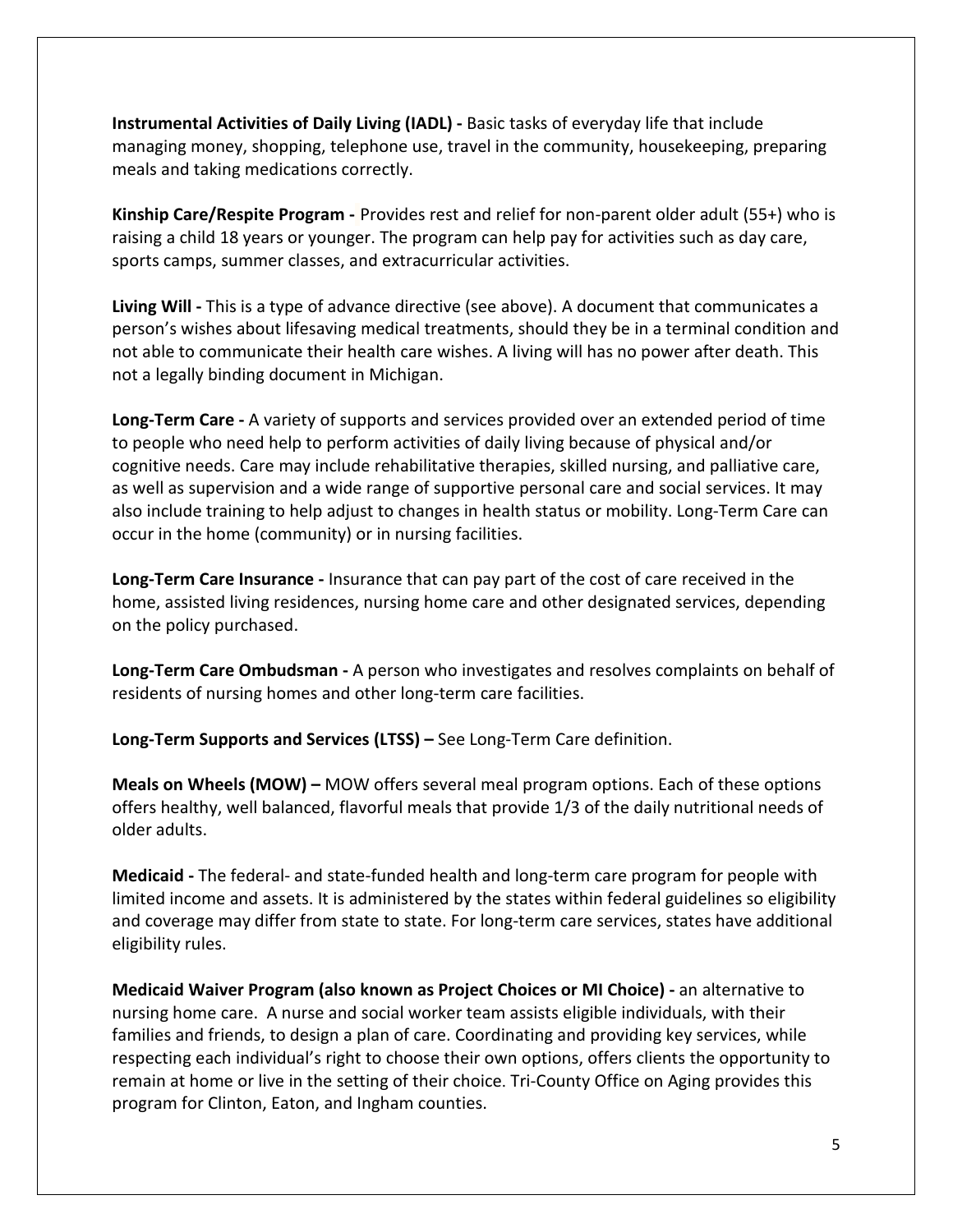**Medicare -** The national health insurance program for people age 65 and older, and for some younger persons with disabilities. Medicare covers hospital stays, doctor visits, prescription drugs and other health care-related services.

**Medicare Savings Program -** An assistance program for people with Medicare who need help paying their Medicare expenses, such as premiums and possibly copayments and deductibles for Medicare Parts A and B.

**MI Choice –** See Medicaid Waiver Program.

**MI Choice and PACE Ombudsman Program (MICPOP)** – A person who investigates and resolves complaints on behalf of participants of community-based supports and services through the MI Choice Waiver and PACE programs.

**Michigan Medicare/Medicaid Assistance Program (MMAP) - nationally known as the State Health Insurance Assistance Program (SHIP) -** A program for Medicare beneficiaries and their families when they need help understanding Medicare and Medicaid eligibility, enrollment and coverage, medical bills, Medicare supplemental and long-term care insurance. MMAP counselors provide information about benefits and help people solve problems with health benefit programs and related insurance products. MMAP works through the Area Agencies on Aging to provide high quality and accessible health benefit information and counseling.

**National Family Caregiver Support Program -** A federally funded program available in local communities that provides a range of supports to assist family caregivers who care for their loved ones at home. Services may include caregiver education, training, information, counseling, links to community services and respite.

**Nursing Home -** A nursing facility that provides intermediate care (assistance with personal care and activities of daily living) or skilled care (24-hour medical, nursing, and rehabilitation care). Also called Skilled Nursing Facility (SNF).

**PACE (A Program of All-Inclusive Care for the Elderly) -** a Medicare and Medicaid program that provides a comprehensive health care choice for seniors age 55 and older who desire to live in the community instead of going to a nursing home. The PACE Health Center provides a day program that includes health care, nutritious meals, and an opportunity to participate in activities in order to remain active and socialize. Senior CommUnity Care of Michigan provides the PACE program for the tri-county area of Ingham, Eaton, and Clinton counties and bordering areas of adjacent counties.

**Palliative Care -** Professionally coordinated services that focus on physical, mental, social, and spiritual needs of those with life-threatening illness and their families. The goal is to maintain the highest level of comfort. Palliative Care may be utilized with or without the involvement of hospice.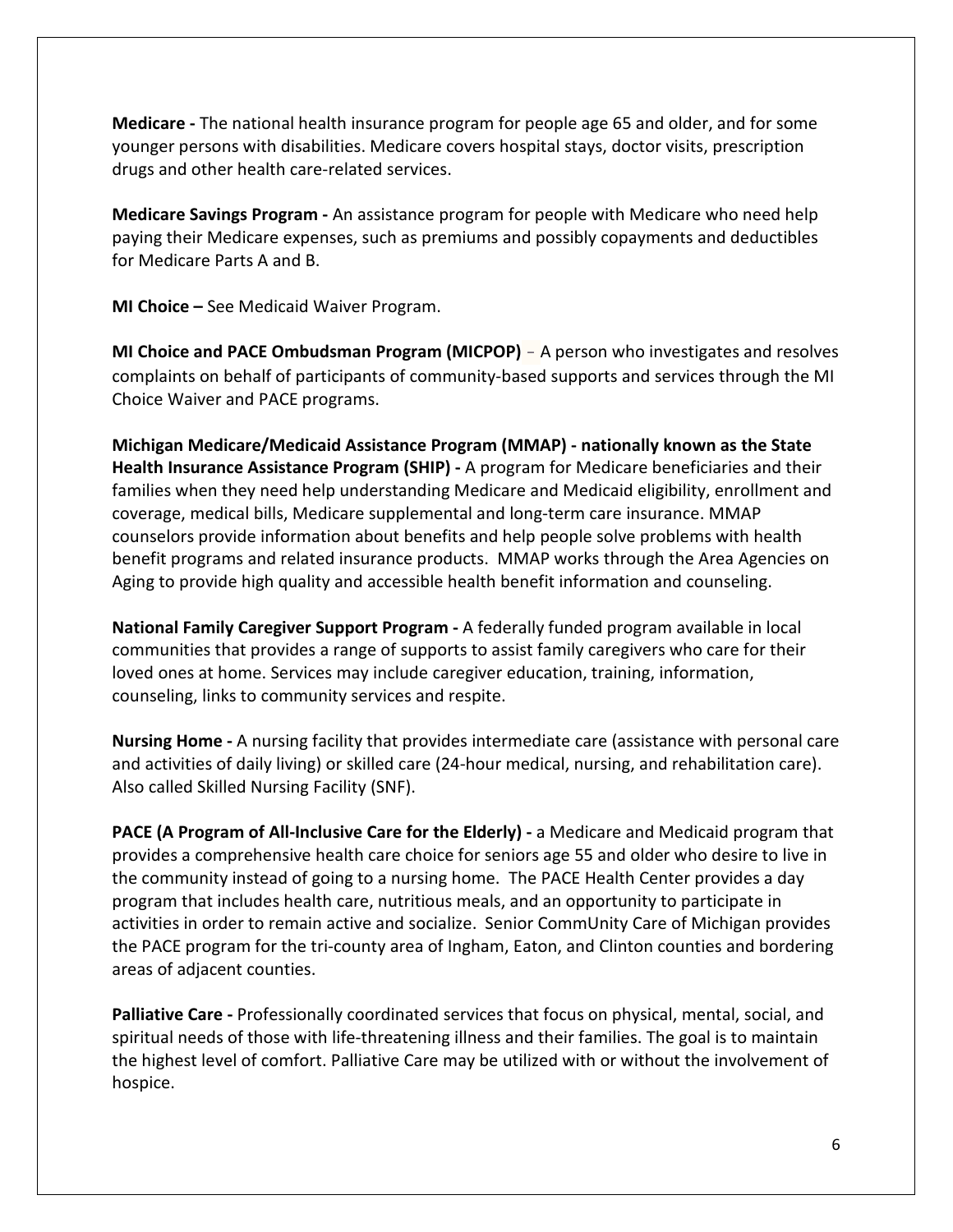**Personal Emergency Response System (PERS) -** A portable electronic device with a call button that a person can use to summon help in an emergency.

**Physician Orders for Life-Sustaining Treatment (POLST) -** A form that states what kind of medical treatment patients want toward the end of their lives. Printed on bright pink paper and signed by both doctor and patient, it is designed to improve the quality of life. Available in some states and communities.

**Powerful Tools for Caregivers-** This program teaches caregivers how to reduce stress, make tough decisions, and effectively communicate with family, providers, and care staff.

**Project Choices –** See Medicaid Waiver Program.

**Respite Care -** A break from providing care for a loved one. It can be provided by either family or friends, or through programs such as attending an adult day services center. Respite can also be provided by having a paid home care worker come to the home. See also, Kinship Care Respite Program.

**Senior Dining Sites -** See Congregate Dining Sites.

**Skilled Care –** Nursing and rehabilitative care that can be performed only by, or under the supervision of, skilled medical personnel. This care must be ordered by a physician and must follow a plan of care. Individuals may receive skilled care in a nursing home/rehab facility, therapy center or at their residence.

**Skilled Nursing Facility (SNF)** (also known as Skilled Nursing Home/Rehab Center) A statelicensed residential facility that provides a room, meals, help with activities of daily living, recreation, and general nursing care to people who are chronically ill or unable to take care of their daily living needs. It may also be called a Long-Term Care Facility. Often skilled nursing facilities provide both short term rehabilitation and long-term care.

**SNF short-term rehabilitation** - Services designed to improve/restore a person's functioning; includes physical therapy, occupational therapy, and/or speech therapy. Upon discharge from rehab, patients often need follow-up care in their homes. Prior to discharge, nursing home staff coordinate home- and community-based services delivered in the patient's home, such as home health care, home care, medical equipment, etc.

**SNF long-term care** - Health-related care and services needed regularly due to a mental or physical condition – also called basic care or custodial care. Long-term care patients may receive skilled care as well as basic care.